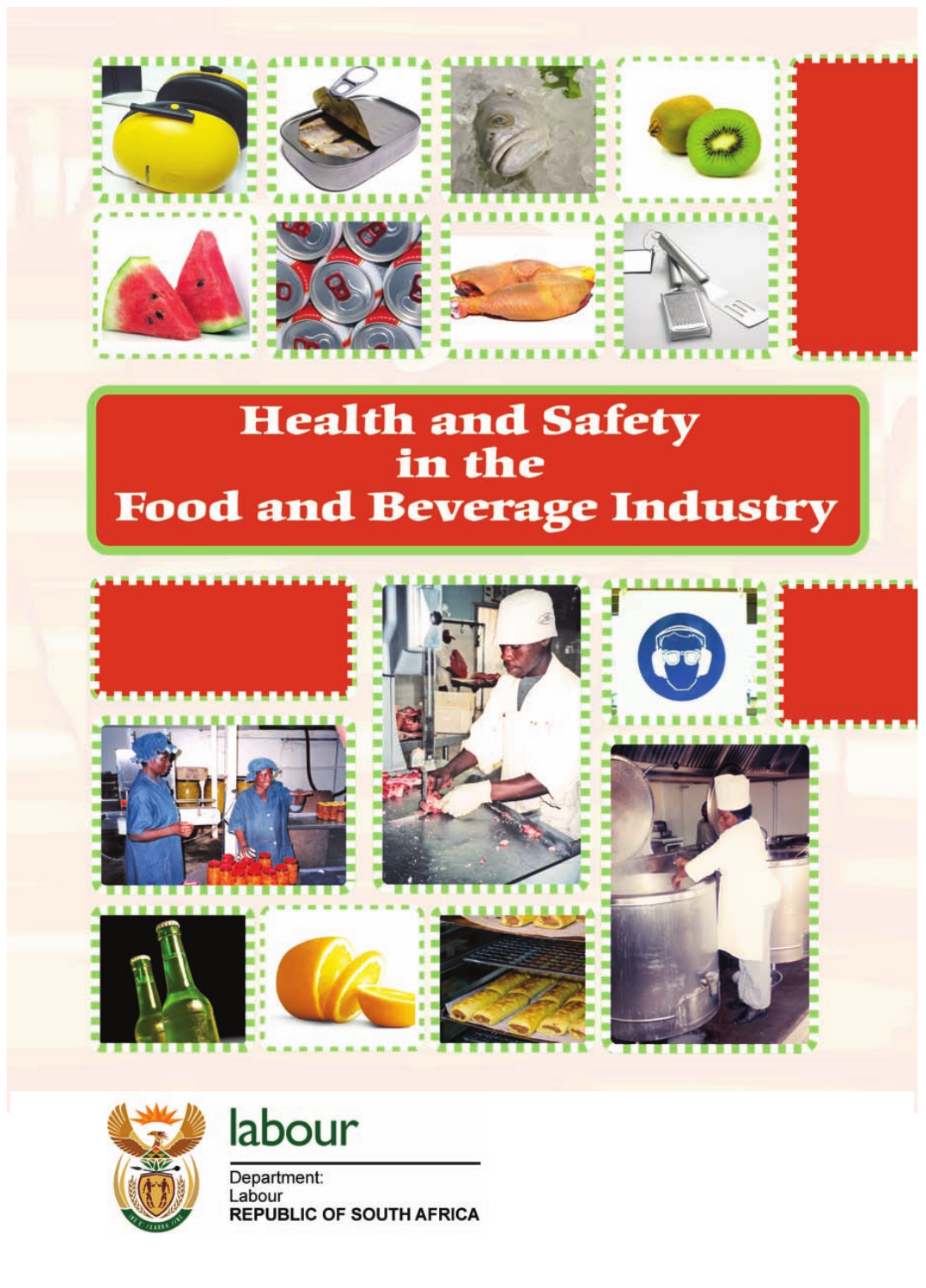## **Health and Safety in the Food and Beverage Industry**

Workers in this industry are exposed to a wide range of hazards which include the following:

- Same level falls which are often caused by slippery conditions can result in sprains and strains
- Exposure to sharp instruments such as knives
- Collision with internal transport such as forklifts and containers
- $\bullet$  Lifting, repetitive work and work posture injuries. Workers in this industry can be exposed to heavy manual lifting and repetitive work, as well as poor work posture which is often resulting from inadequate workspace and poor design of the process flow
- Exposure to noise

*2*

- Exposure to biological hazards exposure to biological and microbiological agents may be associated with inhalation and ingestion of dust as well as working in high levels of humidity. This dust may be from ingredients used during processing and the high levels of humidity may cause skin irritations
- Exposure to chemical hazards exposure may be from chemical handling activities which may include cleaning operations and disinfection of process areas
- Exposure to heat and cold. This industry can create changing temperature conditions from activities such as heat treatment, chilling and freezing. Workers may be exposed to heat during pasteurisation and canning processes and exposed to cold conditions in refrigerated areas
- Work in confined spaces. Some examples in this industry are: storage tanks and bins, pits and sumps, fuel tanks, grape presses and crushers, fermentation tanks and vessels.

#### **Same level fall hazards, use of knives, collision, lifting and repetitive work**

● Maintain walkways and working surfaces to be clean and dry by preventing spillages during operation and also providing workers with anti-slip footwear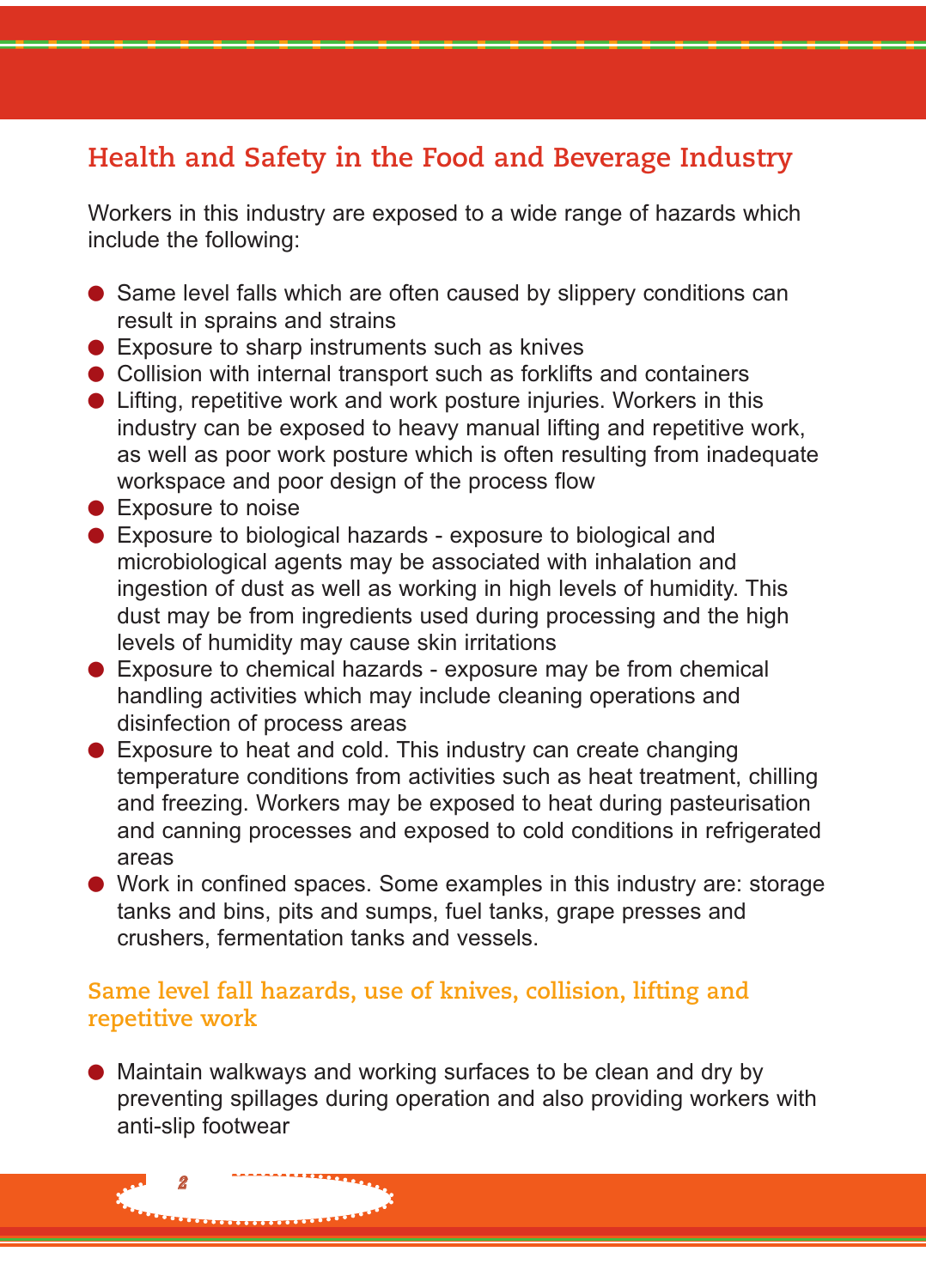- Provide workers with gloves that will protect them from knife cuts
- Reduce opportunities for collision when laying out process flow activities
- Dermacate transport passages and working areas. Also ensure placement of handrails on platforms and stairs
- Prevent spillage of water/liquids
- Workers must be trained in proper lifting techniques and workstations should be designed to ensure that the worker has enough workspace.

#### **Exposure to noise**

● Some operations such as the canning, bottling, and the use of conveyors cause workers to be exposed to excessive noise levels. Engineering control measures should be used to reduce the noise levels, and personal protection should be emphasised.

#### **Biological hazards**

The following may control exposure to biological hazards in this industry:

- Install exhaust ventilation at the the source to reduce dust
- **Provide workers with** suitable personal



*Workers in this industry are exposed to a wide range of hazards including collision with internal transport such as forklifts and containers.*

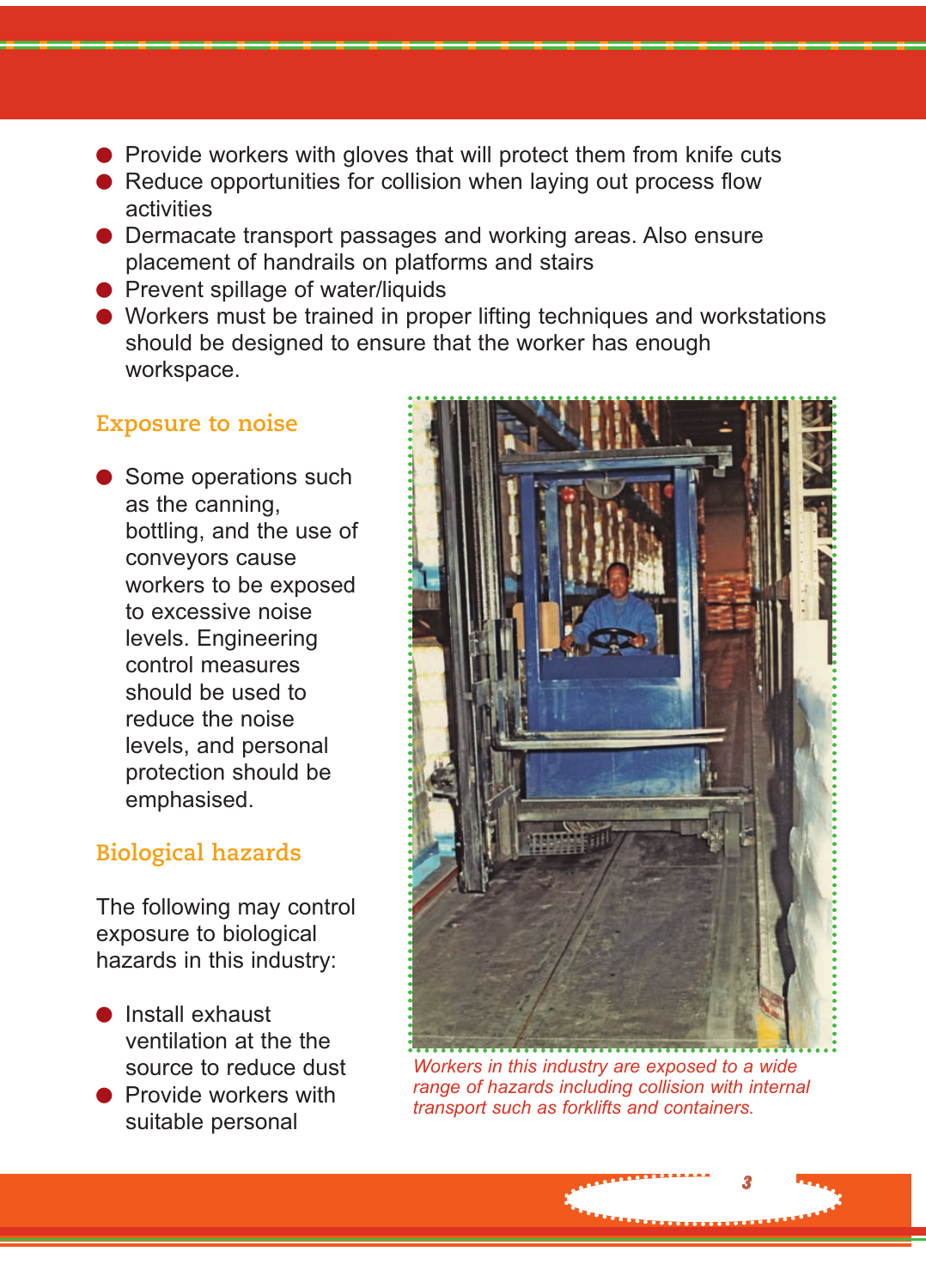protection equipment and ensure training on its proper use

● Promote personal hygiene and ensure physical segregation of work and welfare facilities.

#### **Chemical hazards**

Workers should be trained on safe working procedures for each activity inclusive of first aid measures.

#### **Heat and cold**

A registered medical practitioner or registered nurse must certify workers as medically fit.

#### **Confined spaces**

The employer is responsible for determining if confined spaces are present in the workplace. If there are any, all access points must be secured against entry or signs must be used to identify confined spaces.

- Work permits must be issued for work to be conducted in a confined space
- Workers must be provided with proper breathing apparatus prior to entering a confined space and they must be trained on how to use the apparatus.

#### **Falling objects**

- Ensure items stored above ground level (e.g. on storage shelving) are stable and will not fall easily if disturbed. Store heavier items on or near the ground and lighter items higher up
- Give careful consideration to methods of stacking, handling and movement of goods to prevent articles falling
- Make sure tall self-standing objects (e.g. gas cylinders) or objects leaning against walls are stable if knocked, and secured.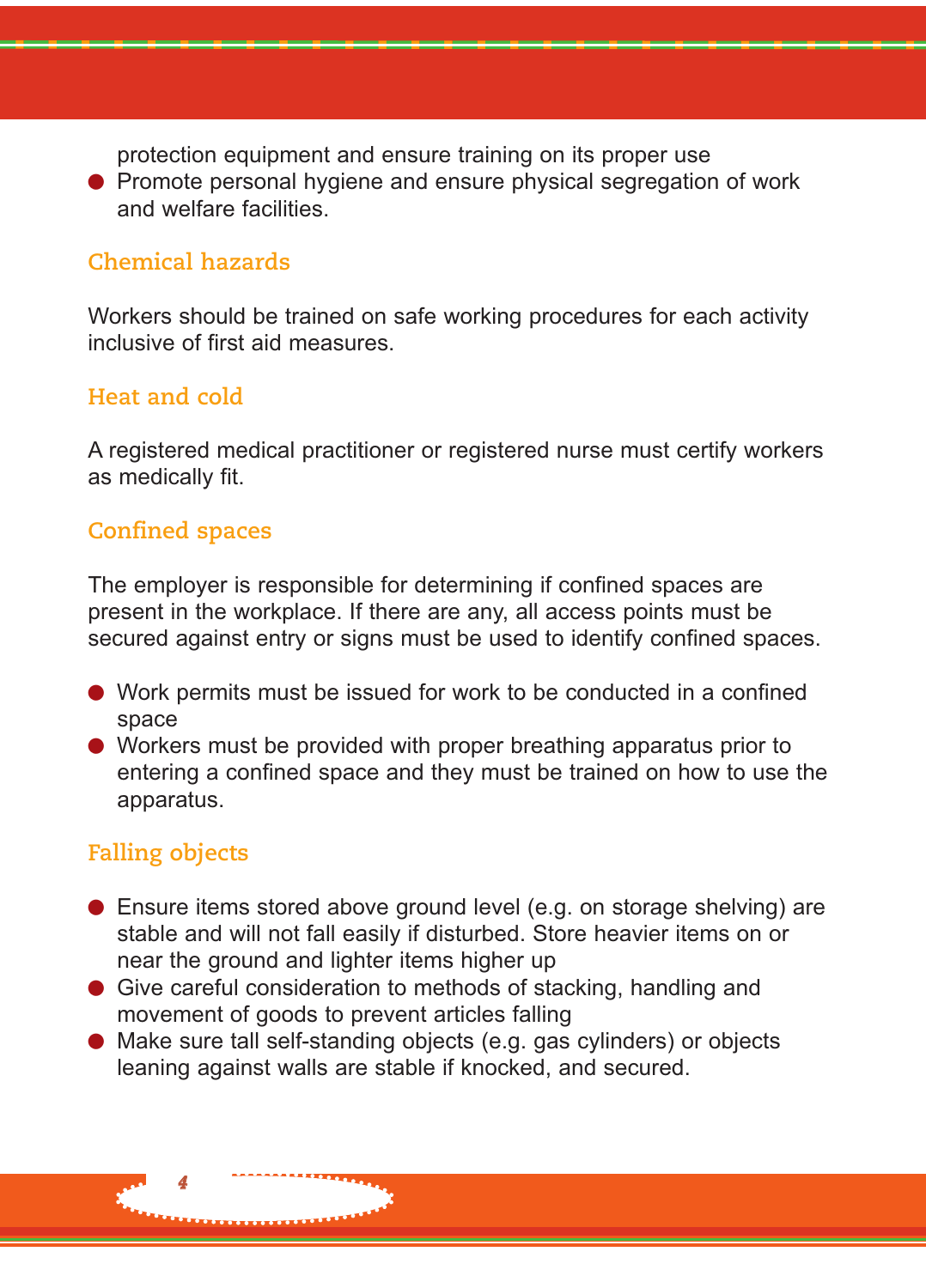#### **Handtools**

- Hand knives cause the greatest number of injuries and should be safely stored/sheathed when not in use
- When hand knives are in regular used, knife resistant protective clothing should be worn as determined by the risk assessment (e.g. for butchering an apron and forearm guard/glove for the non-knife hand)
- Hand tools should be maintained in good condition so that undue force is not required to use them.

#### **Moving objects**

- Pedestrian operated pallet trucks, racks, trolleys etc. should use designated routes away from other workers where possible. The person pushing/pulling should have good visibility
- Risk assessment should consider which other work area specific hazards may be present (e.g. rolling barrels or kegs, hoist hooks, items ejected from machines).

#### **Food and drink manufacture**

The food and drink manufacturing industry actually comprises more than 30 different industries. These range from slaughterhouses, sugar refineries and grain mills to malt manufacture and whisky distilling.

The combined injury rate for food and drink industries is among the highest. However injury rates vary considerably between the different food and drink industries.

*5*

The main causes of injuries continue to be:

- manual handling/musculoskeletal injury
- slips on wet or food contaminated floors
- falls from heights
- workplace transport (including forklift transport)
- struck by something (e.g. sharp knives or falling objects)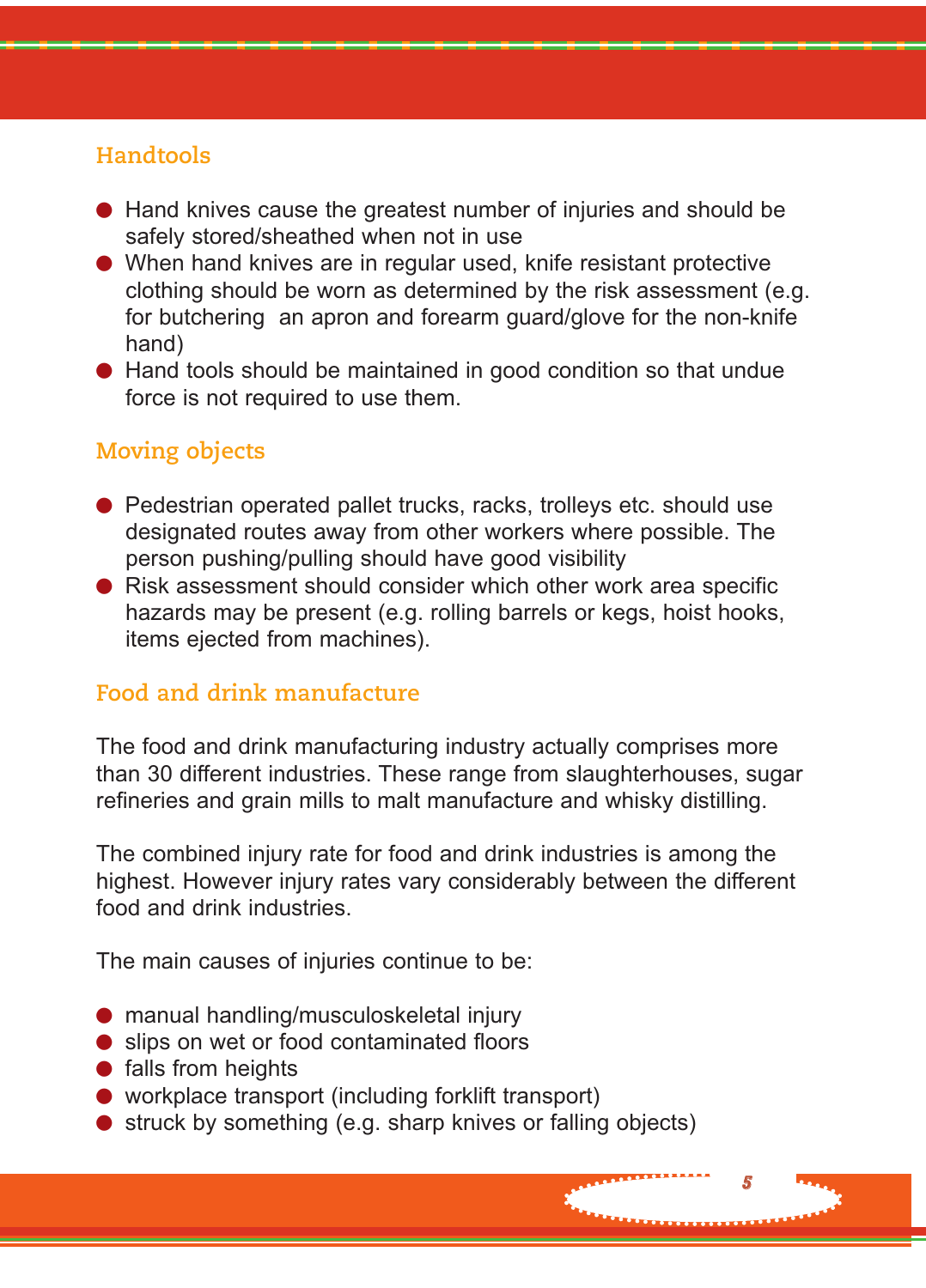#### ● machinery.

Of these, the main causes of fatal injury continue to be workplace transport, including falls from heights and machinery.

- musculoskeletal injuries
- dermatitis
- noise
- occupational asthma
- rhinitis
- work related stress.



*Workers should be trained on safe working procedures for each activity inclusive of first aid measures.*

#### **Industries**

- Meat and fish processing
- Milling, animal feeds
- Bakery products
- Dairy products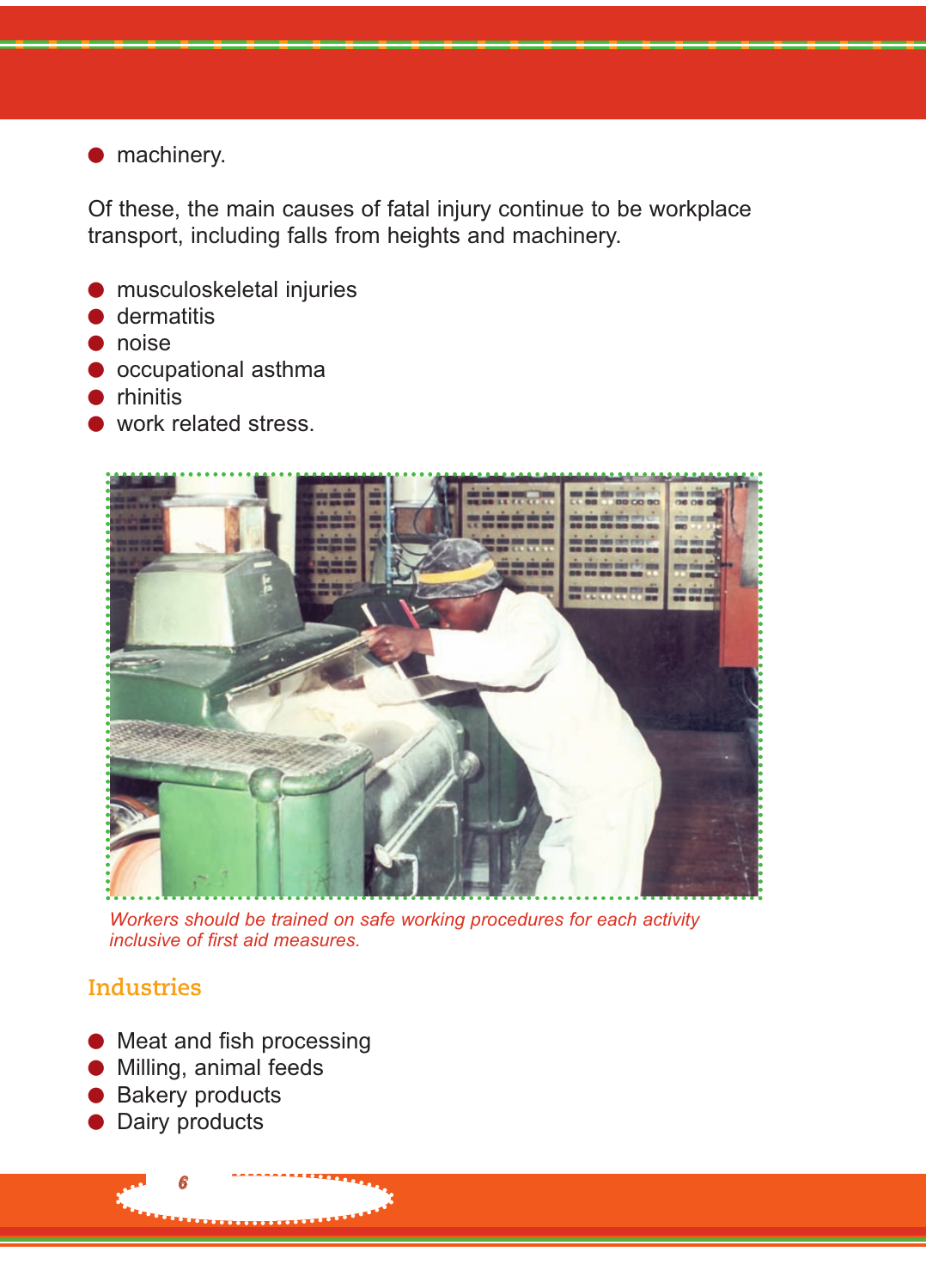- Fruit and vegetables
- Confectionery
- Alcoholic and soft drinks

#### **Chilled and frozen products**

The food production chain has three stages - farming, manufacturing and retailing/catering. Food and drink manufacturing takes place in factories ranging in size from those employing only a few workers to those employing hundreds. Indeed, many medium or larger sized food and drink factories are themselves part of a national, or even international, multi-site organisations, employing thousands of workers.

The Department of Labour's field of responsibility primarily covers the first two stages in this chain – farming and manufacturing. Retailing and catering fall within the responsibility of local authority environmental health departments, although the Department of Labour works with these departments to ensure some consistency of approach on health and safety issues.

## **The big picture**

Occupational health is generally more difficult to manage than safety. The causes and consequences of poor safety at work are immediate and often relatively easy to deal with. Work-related causes of ill health can be more difficult to spot. It can often take some time for symptoms to develop so the connection between cause and effect is less obvious, but once the problems have been recognised and acknowledged, solutions are documented.

For the most common occupational health problems, such as back injuries, there may be other causes that have nothing to do with work. Workers may be unwilling to admit themselves that they have work-related health problems because of fears about their job or the stigma attached to certain types of illness. For these reasons it is very important to identify and reduce aggravating factors arising from work.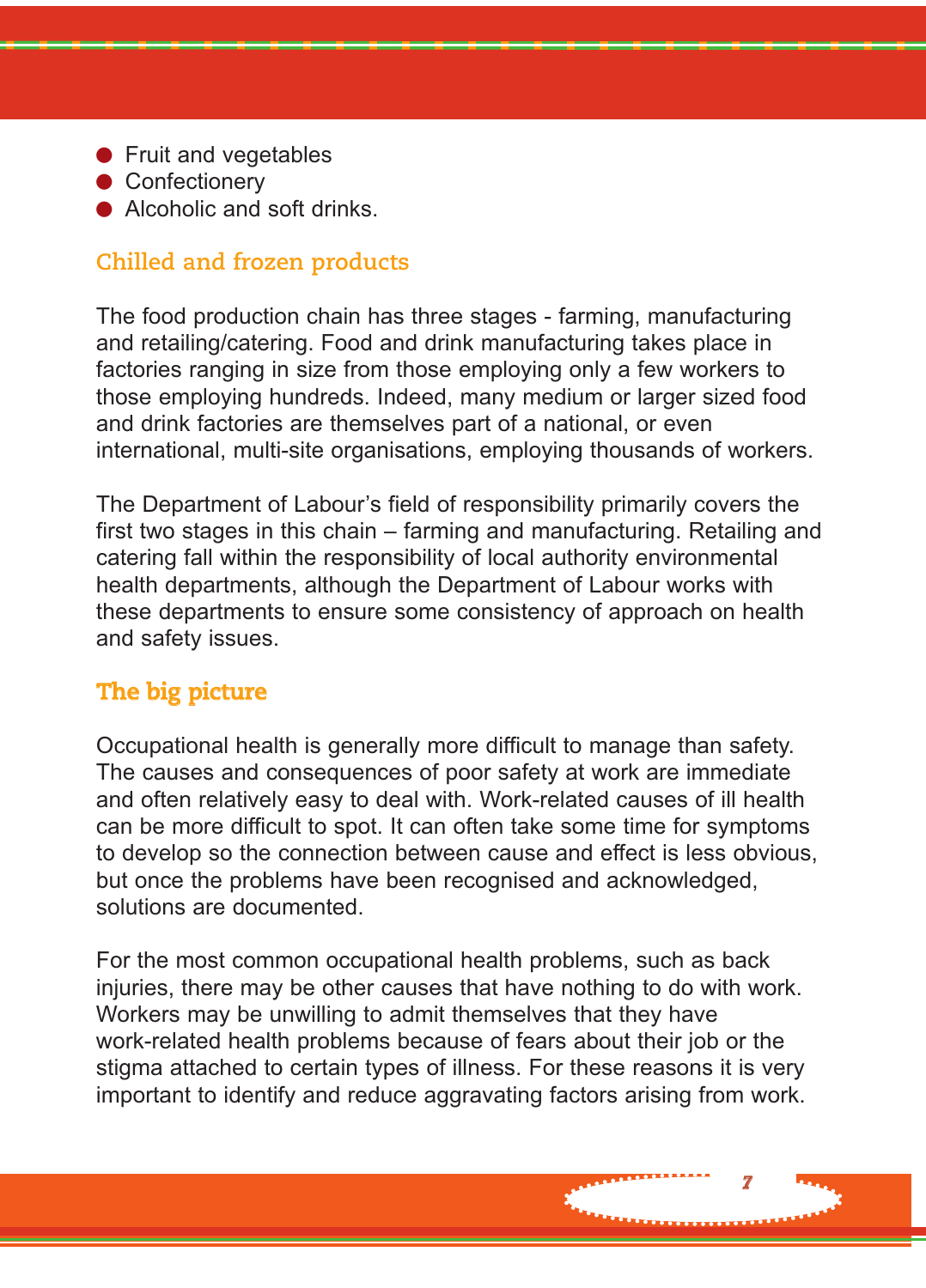Despite the availabilty of information on solutions to work related health problems, local knowledge about the most effective solutions can be limited. Some of the larger businesses in the industry employ specialist occupational health staff, usually with a medical background. However, for most businesses, especially small businesses, access to reliable medical advice on occupational health is very limited. When most people have a health problem they visit their General Practitioner, but most General Practitioners are not well-qualified to deal with occupational health issues.

Most businesses do not need to set up specialist departments or pay for medical advisors to control occupational health on a day-to-day basis. The vast majority of occupational ill health results from a small number of basic causes, all of which can be controlled by management and workers working together to identify practical control measures that are suitable for their workplace. However, use of occupational physicians and other experts can be cost effective in appropriate circumstances.

This section explains the common causes of occupational ill health in the food and drink industries and provides advice on how to manage them.

#### **Main causes**

*8*

The main causes of occupational ill health in the food and drink industries are:

- **musculoskeletal disorders (MSDs):** mainly comprising work-related upper limb disorders (WRULDs) and back injuries
- **work-related stress:** which can be caused by poor work organisation
- **occupational asthma:** caused by inhalation of bakery and grain dusts
- **occupational dermatitis:** from handwashing, contact with foodstuffs, etc.
- **rhinitis:** caused by irritant dusts such as bakery and grain dusts, spices and seasonings
- **noise-induced hearing loss:** where noise levels exceed 85 dB(A).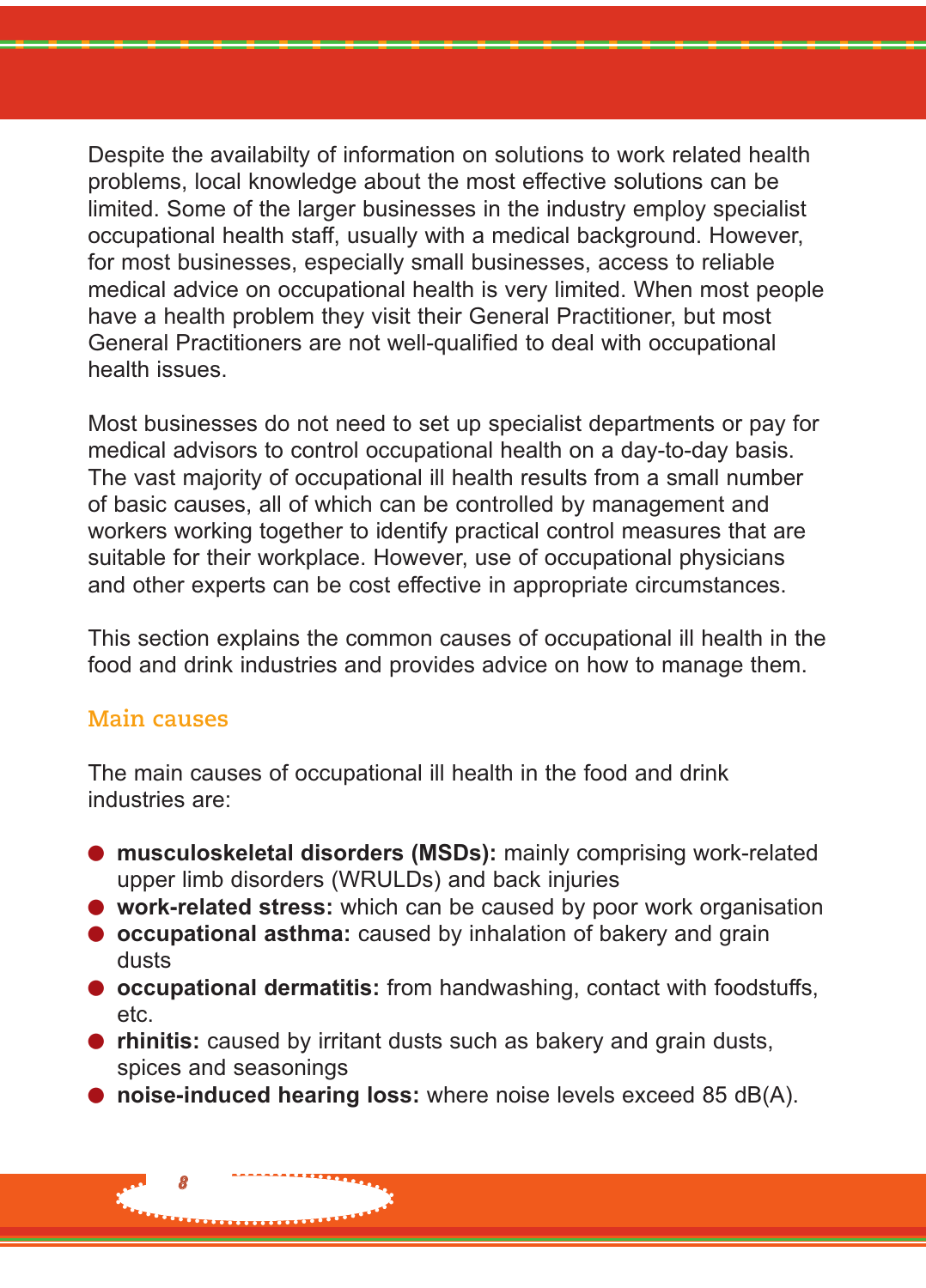Of the above risks, MSDs (both WRULDs and back injuries) are by far the most common. However other risks are significant and apply where conditions permit.

#### **Main causes of musculoskeletal injury**

In the food and drink industries, most musculoskeletal injuries arise from just five causes:

- stacking/unstacking containers (such as boxes, crates and sacks)
- pushing wheeled racks (such as oven racks and trolleys of produce)
- $\bullet$  cutting, boning, jointing, trussing and evisceration (such as meat and poultry)
- packing products (such as cheese, confectionery and biscuits)



*Provide workers with gloves that will protect them from knife cuts.*

*9*

- handling drinks containers (such as delivery of casks, kegs and crates)
- These are key tasks to which attention should be paid when carrying out risk assessments.

#### **How do we know if we have a problem?**

Injury and health problems show up in different ways, such as: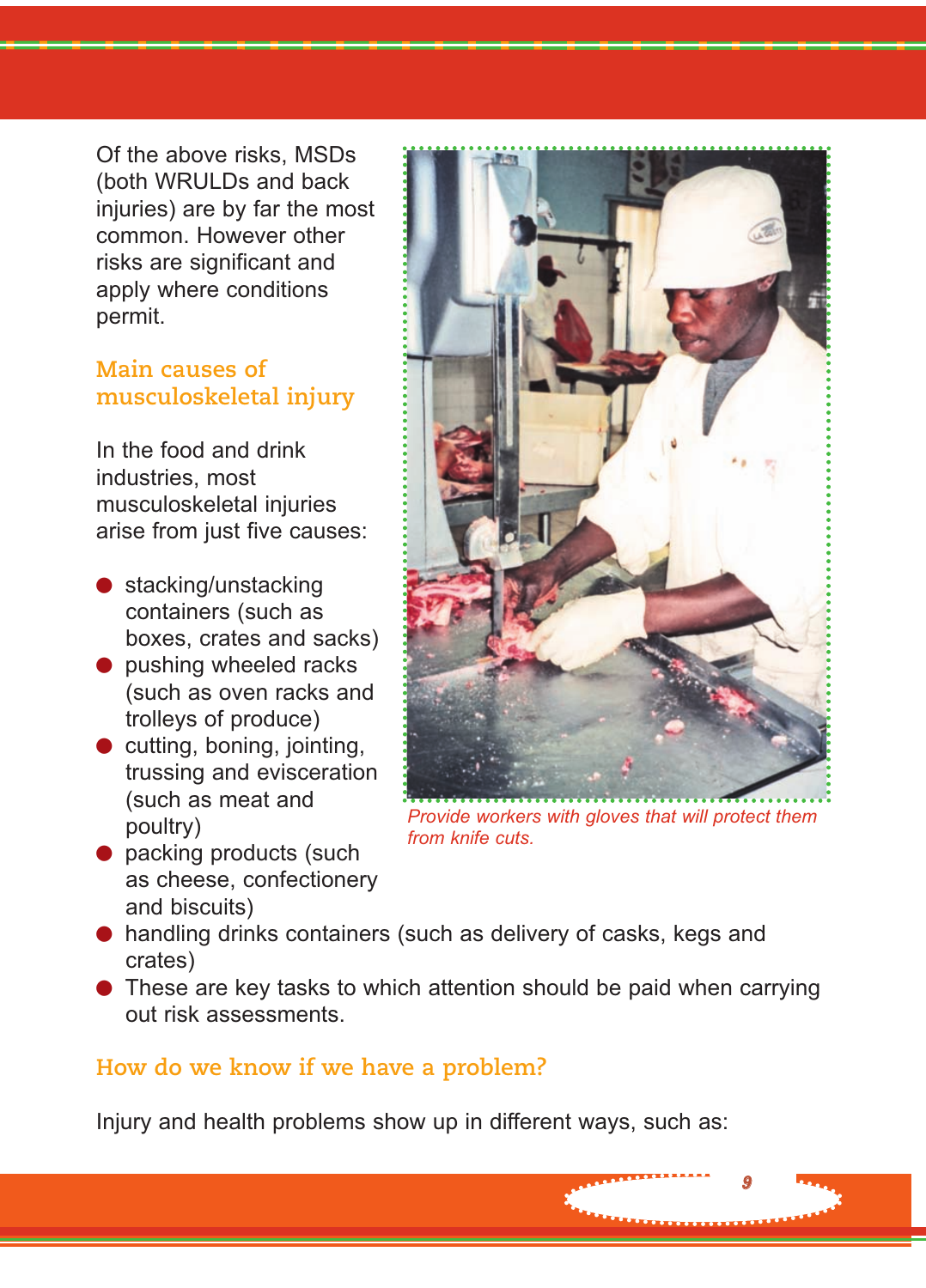- cases of injury to backs and limbs
- aches and pains
- poor product quality
- high material waste
- low output
- frequent worker complaints and rest stops
- do-it-yourself improvements to work stations and tools (e.g. seat padding)
- workers wearing bandages, splints, rub-ons, copper bracelets or magnets.

If you have a problem it will be costing money from sickness absence, high staff turnover, retraining, loss of production, etc. Compensation cases are increasing and problems may affect your insurance premiums.

#### **Occupational asthma**

Data sources record a significant level of asthma in food and drink manufacturing. The main causes of asthma are inhalation of dust from grain and flour, with bakers having the second highest incidence rate of all occupations in any industry.

#### **Causes of occupational asthma**

Work-related asthma affects workers inhaling dust which is respiratory sensitisers - such as dust from grain, flour, enzyme additives, egg protein, fish protein, spices and wood - so workers involved in milling, malting, baking, fish processing, etc. are at particular risk. Asthma is an extremely distressing and potentially a life-threatening disease.

#### **Occupational dermatitis**

Data sources record a significant level of dermatitis.

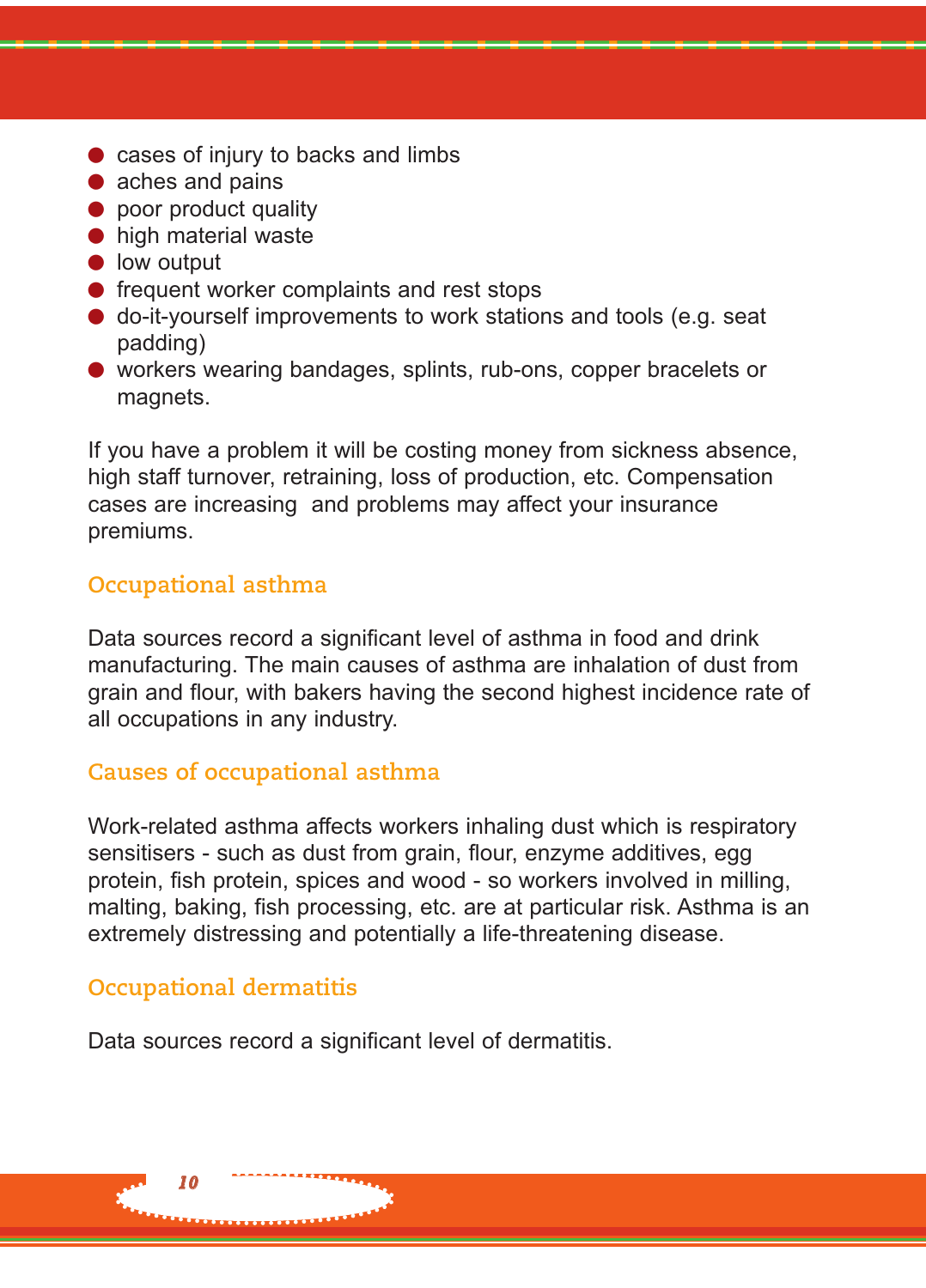#### **Causes of occupational dermatitis**

Occupational dermatitis affects workers handling meat, fish, poultry, fruit and vegetables, as well as bakers, confectioners, cooks, cleaners and many other workers.

- In food preparation, it usually affects the hands and forearms
- It results in redness, scaling and blistering of the skin, often sufficiently badly to keep people off work and serious enough to force them to change jobs
- Occupational dermatitis is caused by contact with water, soaps and detergents (55% of cases) and contact with a wide variety of food such as sugar, flour/dough, citrus fruits, vegetables, spices and herbs, fish and seafoods, meat and poultry (40% of cases).

#### **Rhinitis**

Rhinitis (runny or stuffy nose) results in inflammation of the nasal mucous membrane caused by irritant dusts.

#### **Causes of rhinitis**

Grain, flour, spices, seasonings and wood dust can cause rhinitis, conjunctivitis (watery or prickly eyes) and other irritant effects.

#### **Noise-induced hearing loss. Causes of noise-induced hearing loss**

Exposure to high levels of noise at work can cause irreversible hearing damage, which can be difficult to detect as the effects build up gradually over time. Noise levels can be high, either in large areas (e.g. bottling halls) or locally from noisy plant and machinery (e.g. product impact on hoppers). If your site-level assessment of risks identifies noise to be a priority, this is best controlled at source.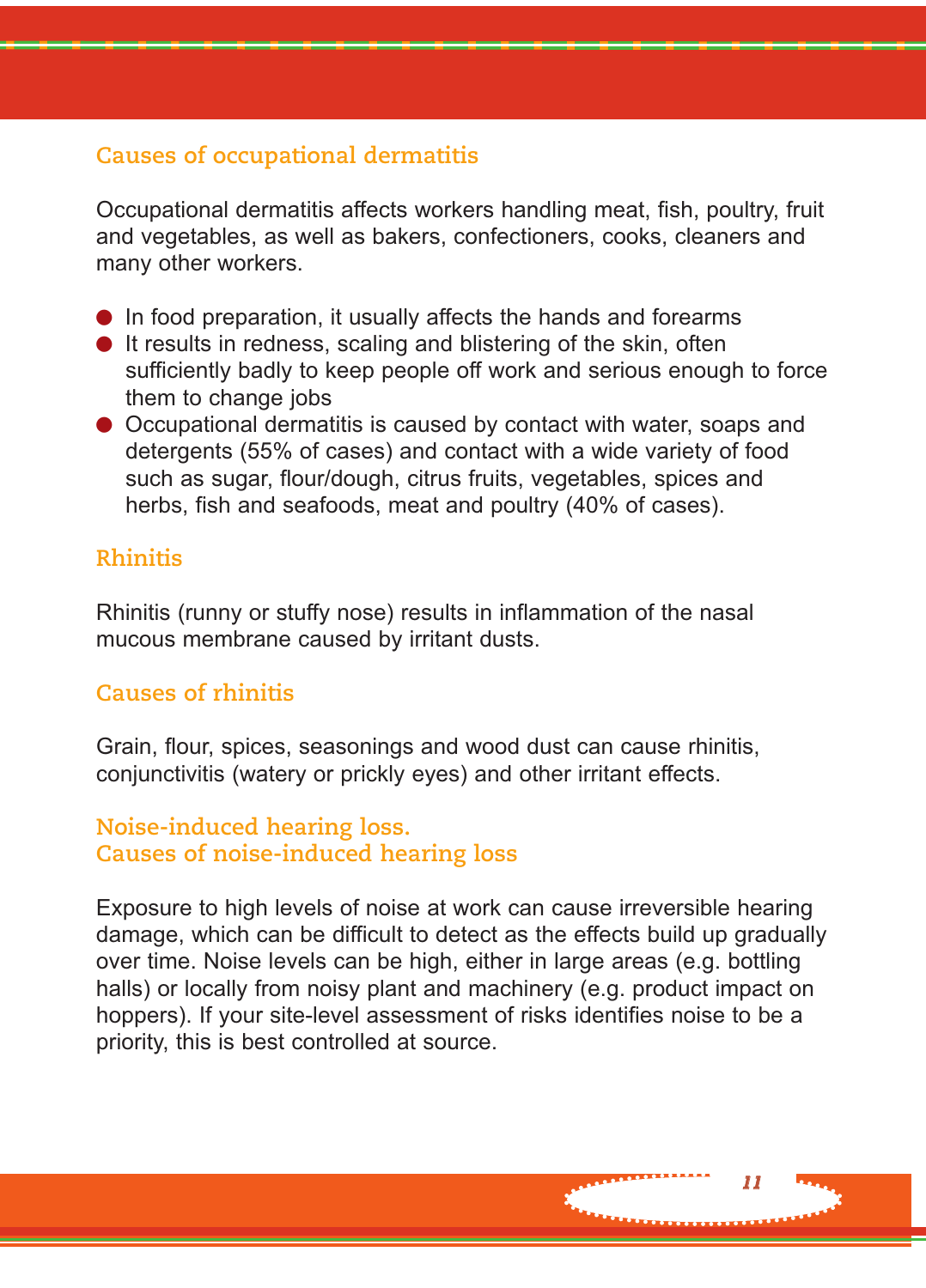#### **Developing an occupational health policy**

There are three broad issues to consider in the development of effective occupational health management:

#### **1. Prevention**

There is a legal and moral responsibility on the employer to do whatever is reasonably practicable to prevent work related ill health.

In order to safeguard workers' health, the cause of occupational health risks must first be known. In most cases these will be self-evident. Once the main risks (MSDs, dust, noise, etc.) are determined, action can be taken to risk assess these topics individually in the same way as safety issues. It is important to determine not only the individuals (or groups of individuals) exposed to these risks but also the degree to which they are exposed and likely consequences. This knowledge will also be useful when recruiting personnel, or during rehabilitation, to ensure the work



*Some operations such as the canning, bottling, and the use of conveyors cause workers to be exposed to excessive noise levels.*

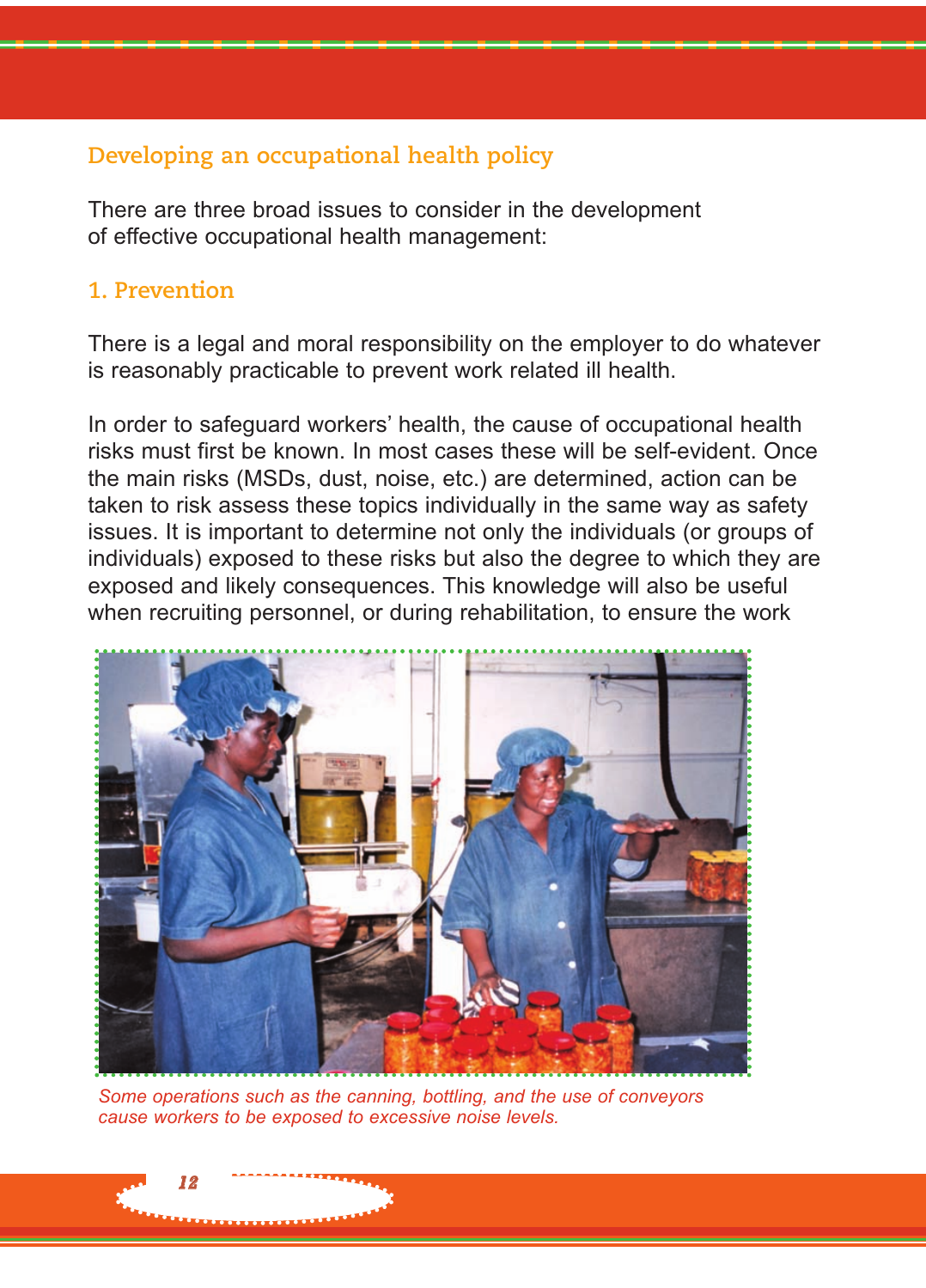environment does not adversely affect any pre-existing medical condition.

#### **Monitoring sickness absence**

Attendance management has become a major issue with many large employers. Information obtained from more tightly-managed attendance can be very useful in spotting possible work-related health problems. If there are certain jobs or parts of the workplace where absence is higher, this may be an indication of a problem. High levels of back pain or WRULD symptoms may be associated with certain types of work.

#### **Listening to the workers**

A lot of information can be gained from the workers themselves. Workers may be reluctant to admit to health problems to management if they think it might damage their job prospects or if the information is sensitive. However, there are a number of ways of gathering their experience or collecting their opinions that can protect confidentiality and ensure a more honest response.

#### **Managing the risk**

As with any health and safety problem, the hierarchy of control measures should be followed. Where possible, removing the hazard is the best option. Reliance on individual protection through personal protective equipment (PPE) should normally be a last resort.

Often the process of managing occupational health only requires good communication between managers and workers. There is usually no need to employ specialist assistance or experts; however, involvement of occupational physicians and specialists can be cost effective in appropriate circumstances. When expert advice is needed it may not be medical, e.g. for many MSD problems, an ergonomist might be more appropriate, or for an asthma problem an occupational hygienist.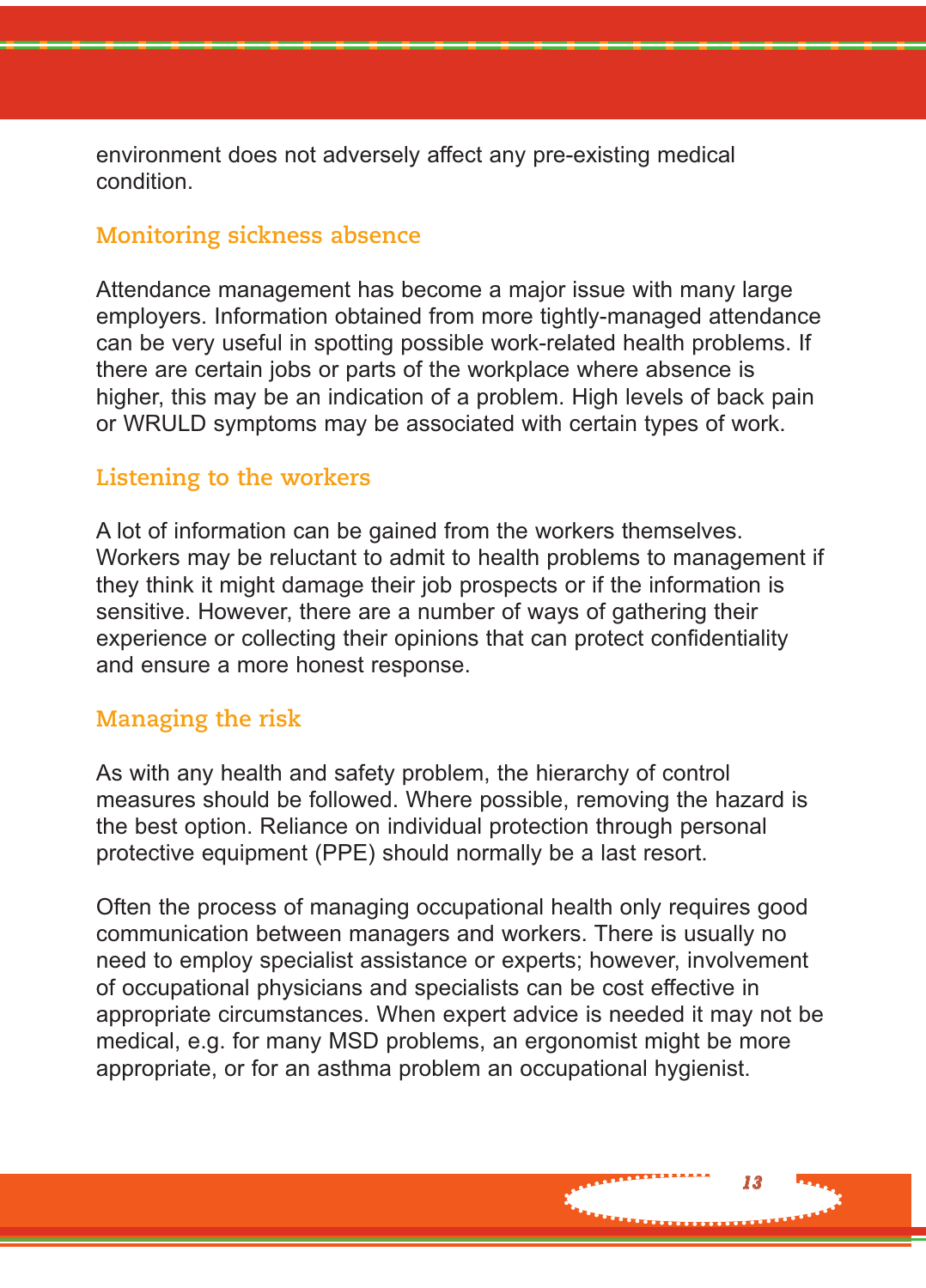#### **2. Rehabilitation**

Even if everything possible is being done to prevent people suffering ill health from their work, there still will be occasions where someone does become ill. The initial cause of their health problem may not be work related, but the consequences still need to be managed. It is quite possible that someone might develop backache or a stress-related illness because of non-work-related factors, but if they work in a job that involves heavy lifting or that is very intensive then there is a real chance that their work could aggravate the condition and turn it into something more serious. Failure to manage an episode of ill health could result in more permanent illness and the loss of a valued worker.

#### **Have you assessed and met your occupational health needs?**

An assessment of risk can identify the main activities and situations likely to be harmful to health so you can then decide how to meet these occupational health needs in your company. Health surveillance is particularly needed for hazards which have no occupational exposure standards for judging whether the control measures are adequate.

Examples of when health surveillance is likely to be required include where there is a risk of occupational asthma (e.g. exposure to sensitisers such as grain dust, flour dust, bakery dust, fish or egg protein or spices), MSDs (including WRULDs) exposure to microbiological infections (e.g. in slaughterhouses), risk of dermatitis and work in hot or cold environments. Remember: food materials may have a sensitising effect even at very low exposures.

A professional approach is needed to occupational health. This could usefully be linked with food safety/hygiene needs.

#### **Musculoskeletal disorders**

*14*

Do you have a management package of measures to prevent, investigate and control musculoskeletal injuries, such as strains from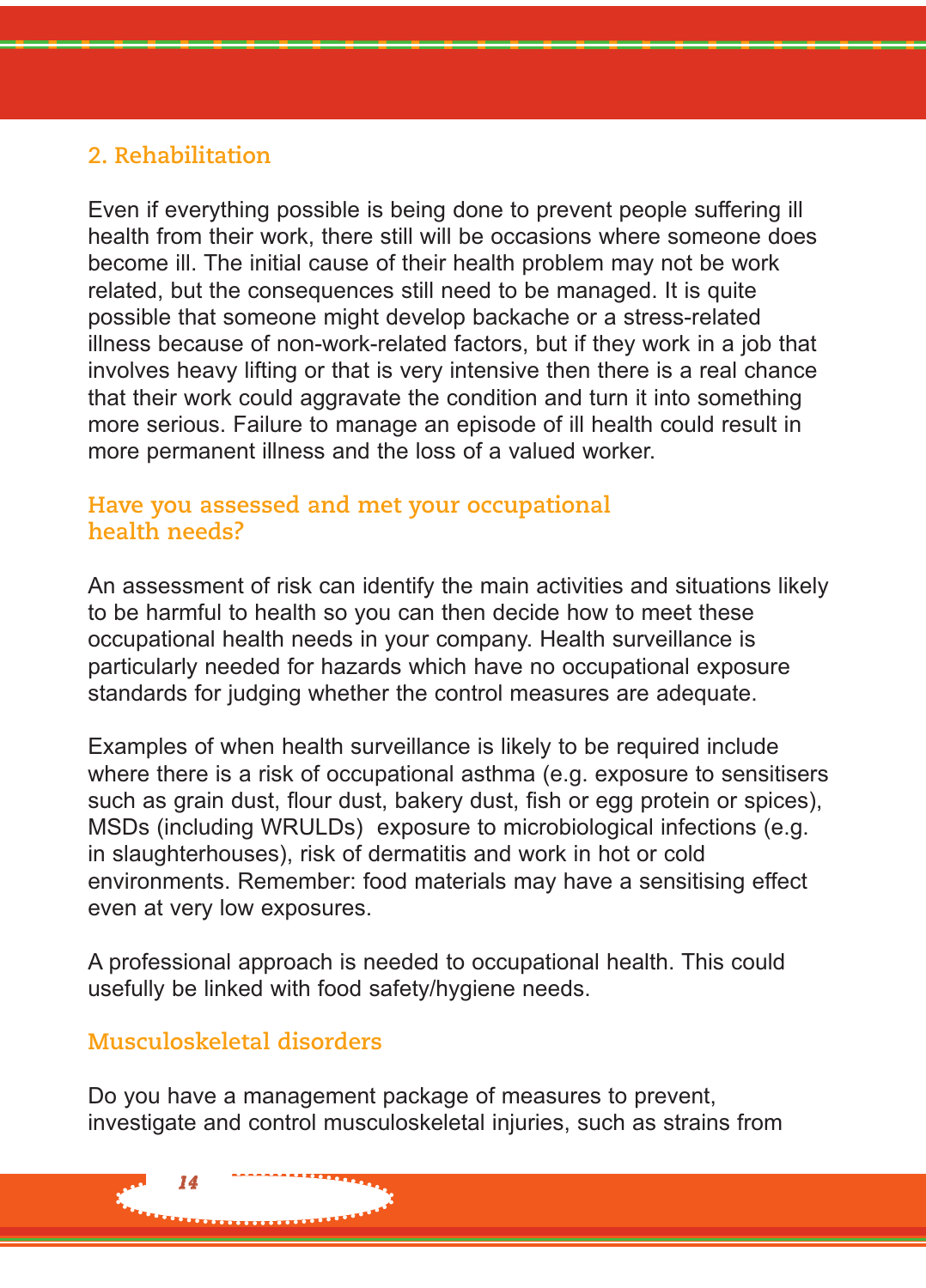frequent and heavy lifting or WRULDs from repetitive work? Preventive measures are cost effective. It is not possible to prevent all cases of MSDs, so early reporting of symptoms, proper treatment and rehabilitation are essential.

### **A successful approach for managing WRULDs**

#### **Work design**

Incorporate ergonomics into the design of tools, machines, workplaces and work methods. Pay attention to reducing vibration, the force required and to postural changes.

#### **Duration of exposure**

Look at job rotation, speed of working, breaks and provision of assistance. Take particular care when the duration of exposure is



*Give careful consideration to methods of stacking, handling and movement of goods to prevent articles from falling.*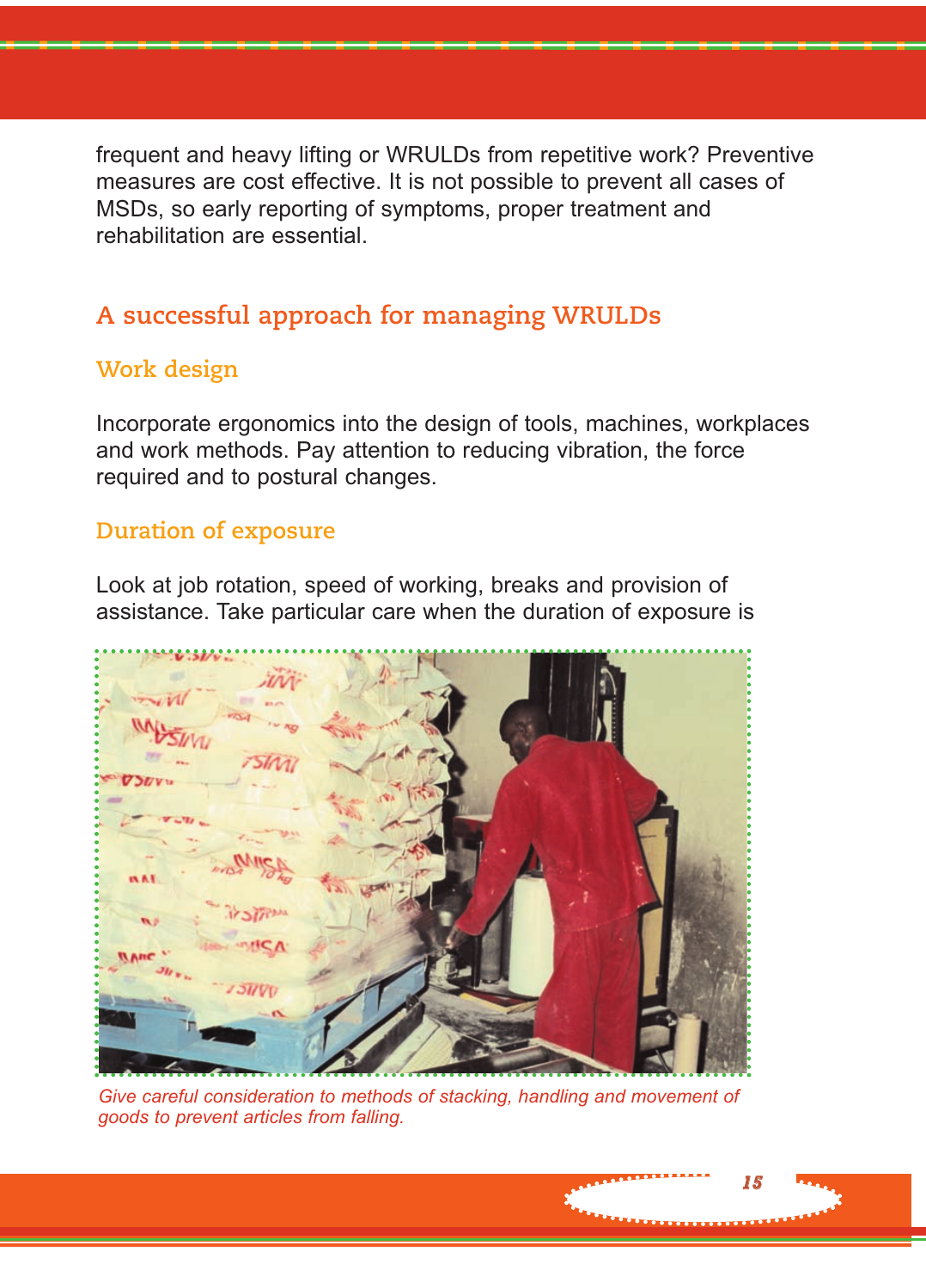increased during overtime or peak demand working.

#### **Environment**

Make sure it is warm and that there is adequate space, seating and daylight.

#### **Risk assessment**

In your risk assessment, identify injury-causing tasks which require one or more of the following:

- force
- repetition
- awkward posture.

Reduce the injury potential in tasks where possible by tackling these three causes.

#### **Pre-employment screening**

This will help ensure people are not placed in jobs that will aggravate existing or past musculoskeletal or other conditions.

#### **Job placement**

Ensure likely injury-producing tasks are not given to known sufferers and injury-aggravating tasks not given to past sufferers.

#### **Training of workers**

Workers should have training and information on the nature of likely injuries and causative factors, safe lifting methods (especially posture and methods of carrying) and the need to report injuries.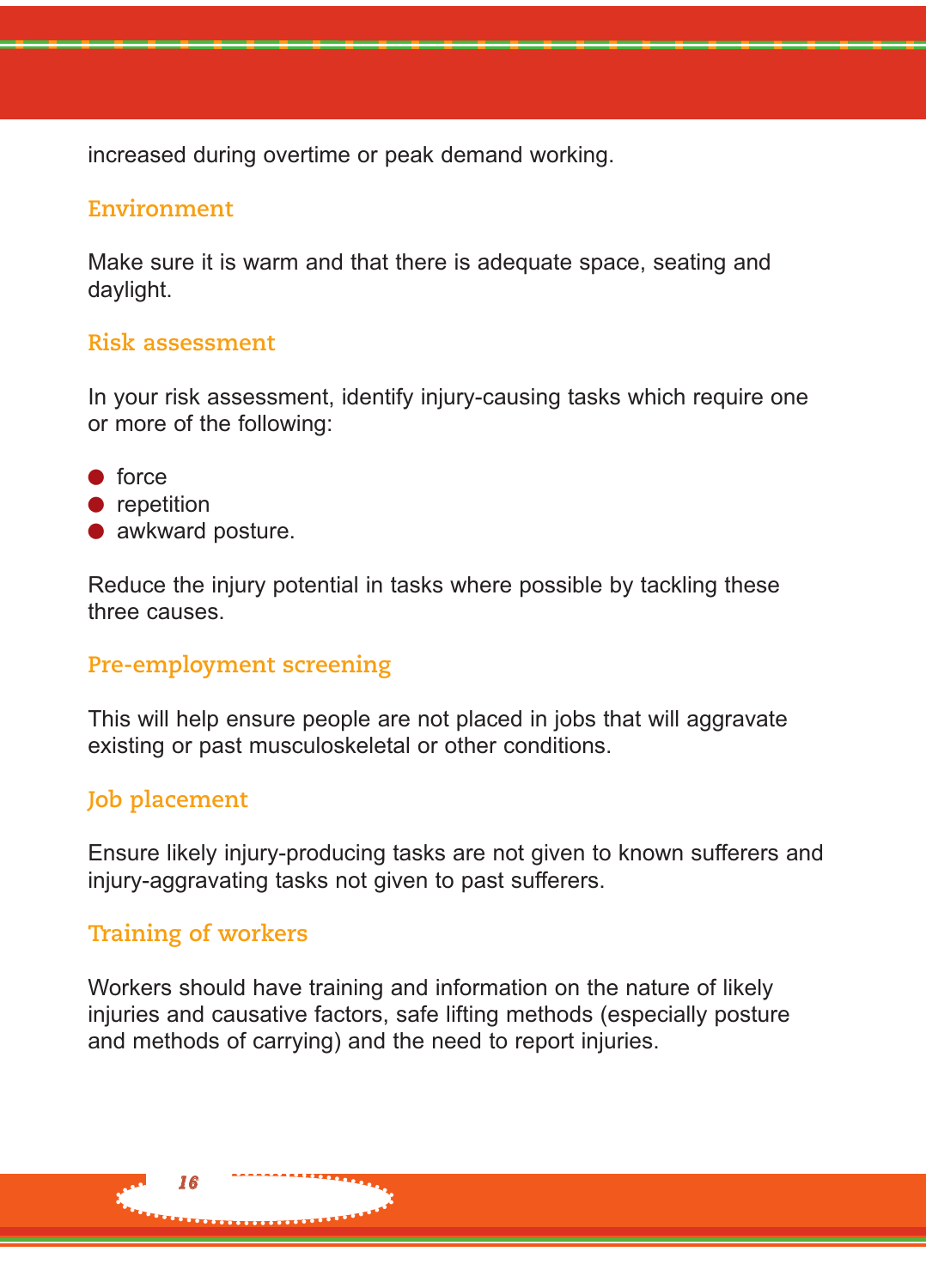#### **Monitor workers**

Check on workers in injury-producing or aggravating tasks early in a new job, e.g. after four weeks, to ensure no contra-indications to placement.

#### **Occupational health provision**

Several tasks are identified above, but you can also undertake rehabilitation and monitoring of sufferers.

#### **Review sickness-absence records**

Consider medical review of workers, e.g. after four weeks absence; also consider access to physiotherapy treatment, etc. as required.

#### **Monitor the effectiveness of the strategy**

To ensure the approach to managing WRULDs is effective, it should be regularly monitored.

#### **Managing the risk**

- Identify which tasks present a serious risk of acute injury (e.g. from lifting) or chronic injury (e.g. from repetitive upper body work)
- Assess these tasks in detail to decide what factors lead to the risk
- Introduce mechanisation where this is reasonably practicable, e.g. powered trucks, conveyors, vacuum lifters, bulk handling or automation
- Where mechanisation is not possible, introduce measures to prevent injury, e.g. reduce weights of sacks/boxes to 25kg or below, improve ergonomic design of work stations and work areas, job rotation, training, medical surveillance and job transfer
- Consult fully with trade union safety representatives or other worker representatives and workers to ensure effective and workable solutions to problems.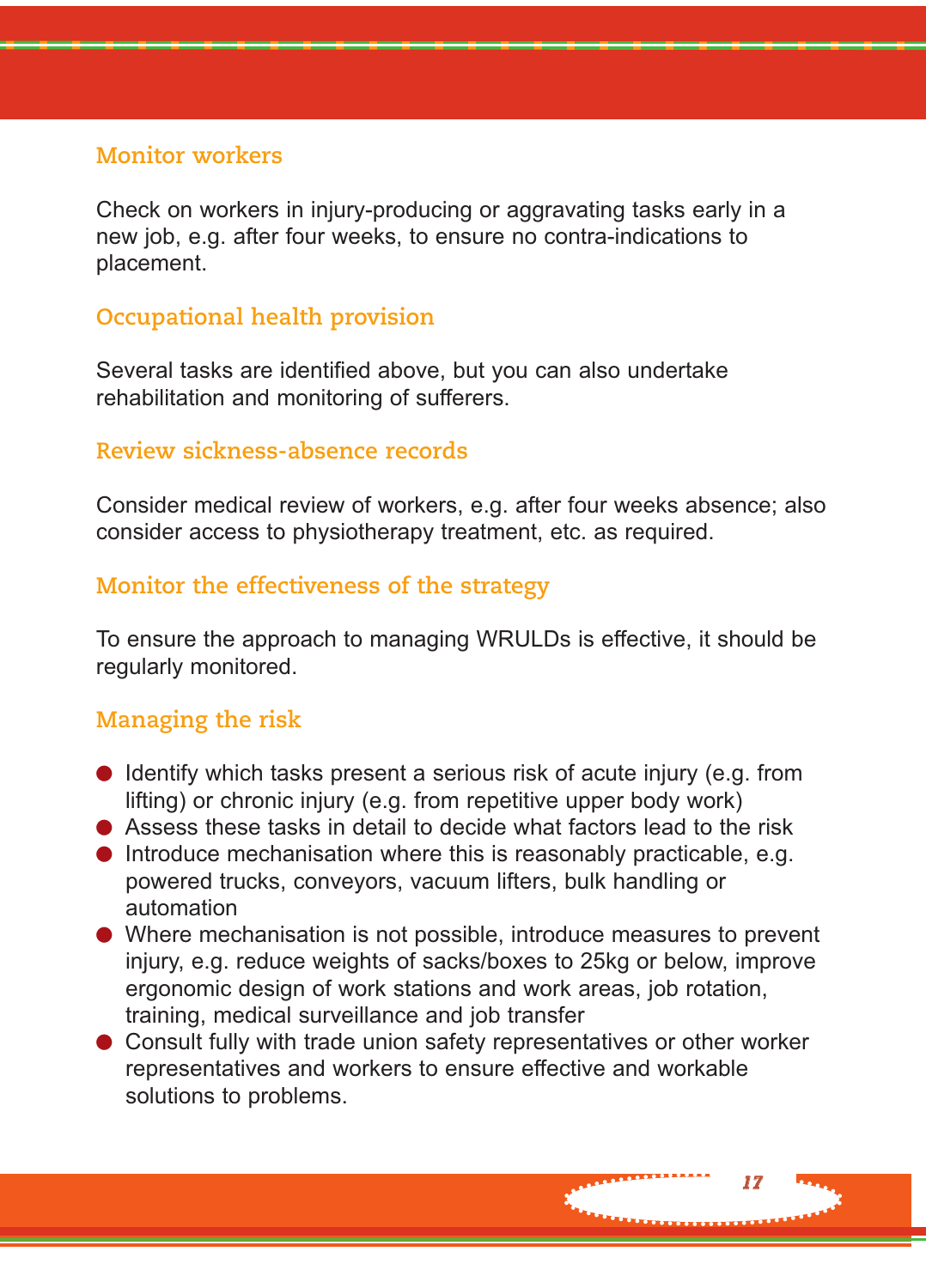*Exposure to heat and cold. This industry can create changing temperature conditions from activities such as heat treatment, chilling and freezing.* 

*18*



# **Provincial Offices of the Department of Labour**

| <b>Eastern Cape</b><br>East London       | Tel: (043) 701 3000 | <b>Limpopo</b><br>Polokwane       | Tel: (015) 290 1744 |
|------------------------------------------|---------------------|-----------------------------------|---------------------|
| <b>Free State</b><br><b>Bloemfontein</b> | Tel: (051) 505 6200 | <b>Mpumalanga</b><br>Witbank      | Tel: (013) 655 8700 |
| <b>Gauteng North</b><br>Pretoria         | Tel: (012) 309 5000 | <b>North West</b><br>Mafikeng     | Tel: (018) 387 8100 |
| <b>Gauteng South</b><br>Johannesburg     | Tel: (011) 497 3222 | <b>Northern Cape</b><br>Kimberley | Tel: (053) 838 1503 |
| <b>KwaZulu-Natal</b><br>Durban           | Tel: (031) 366 2000 | <b>Western Cape</b><br>Cape Town  | Tel: (021) 441 8000 |
|                                          |                     |                                   |                     |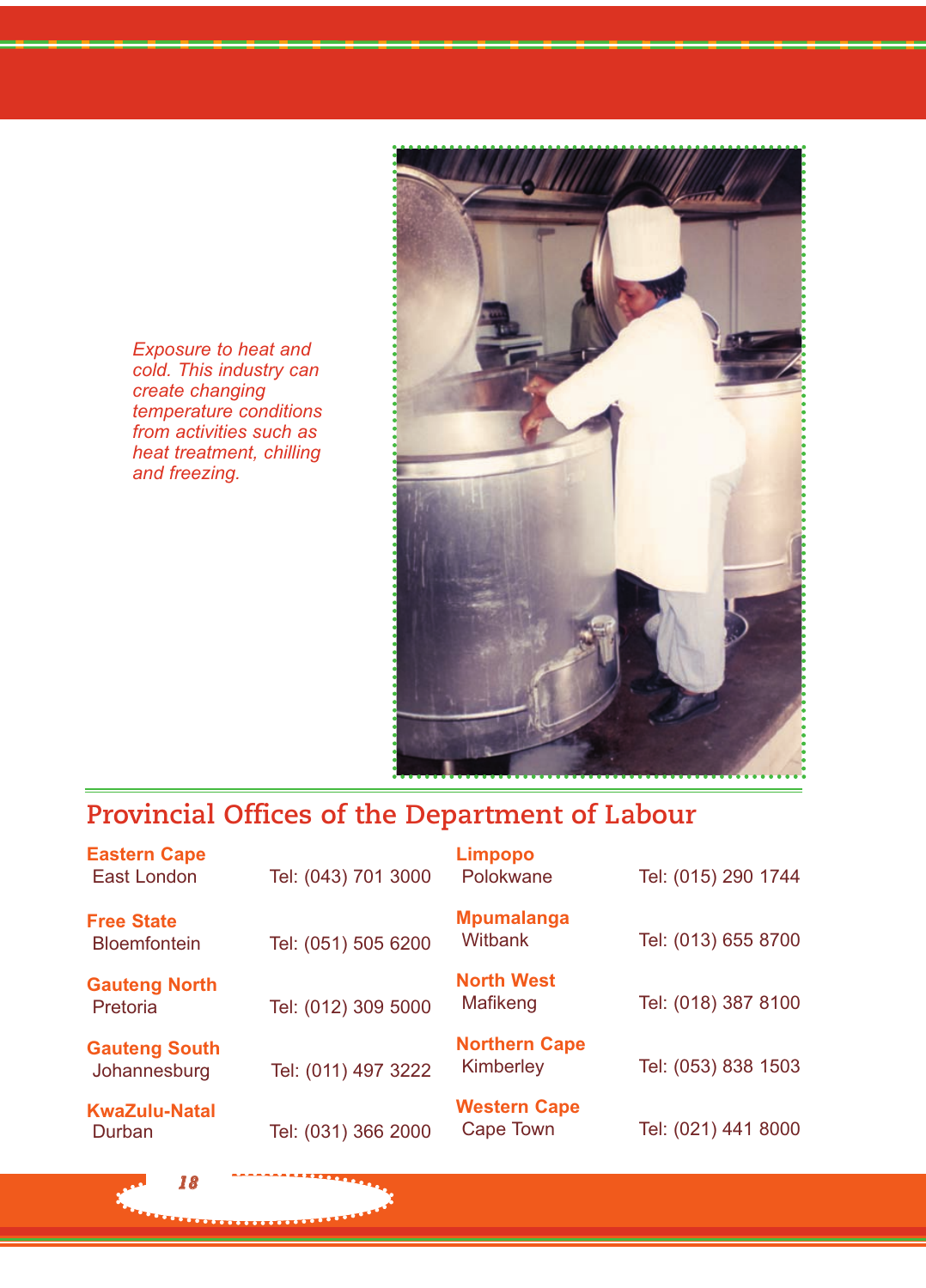# **Labour Centres of the Department of Labour**

Pretoria Tel: (012) 309 5050

#### **Eastern Cape**

|                      |                     | Randfontein          | Tel: (011) 693 3618 |
|----------------------|---------------------|----------------------|---------------------|
| <b>Aliwal North</b>  | Tel: (051) 633 2633 | Soshanguve           | Tel: (012) 799 7400 |
| <b>Butterworth</b>   | Tel: (047) 491 0656 | Temba                | Tel: (012) 717 9500 |
| Cradock              | Tel: (048) 881 3010 |                      |                     |
| East London          | Tel: (043) 702 7500 | <b>Gauteng South</b> |                     |
| <b>Fort Beaufort</b> | Tel: (046) 645 4686 |                      |                     |
| <b>Graaf-Reinet</b>  | Tel: (049) 892 2142 | Alberton             | Tel: (011) 861 6130 |
| Grahamstown          | Tel: (046) 622 2104 | Benoni               | Tel: (011) 747 9601 |
| King William's Town  | Tel: (043) 643 4756 | <b>Boksburg</b>      | Tel: (011) 898 3340 |
| Lusikisiki           | Tel: (039) 253 1996 | <b>Brakpan</b>       | Tel: (011) 744 9000 |
| <b>Maclear</b>       | Tel: (045) 932 1424 | Carletonville        | Tel: (018) 788 3281 |
| <b>Mdantsane</b>     | Tel: (043) 761 3151 | Germiston            | Tel: (011) 345 6300 |
| <b>Mount Ayliff</b>  | Tel: (039) 254 0282 | Johannesburg         | Tel: (011) 497 3000 |
| <b>Mthatha</b>       | Tel: (047) 501 5600 | <b>Kempton Park</b>  | Tel: (011) 975 9301 |
| Port Elizabeth       | Tel: (041) 506 5000 | <b>Nigel</b>         | Tel: (011) 814 7095 |
| Queenstown           | Tel: (045) 807 5400 | Randburg             | Tel: (011) 781 8144 |
| Uitenhage            | Tel: (041) 992 4627 | Roodepoort           | Tel: (011) 766 2000 |
|                      |                     | Sandton              | Tel: (011) 444 7631 |
| <b>Free State</b>    |                     | Sebokeng             | Tel: (016) 988 2626 |
|                      |                     | Soweto               | Tel: (011) 939 1200 |
| <b>Bethlehem</b>     | Tel: (058) 303 5293 | <b>Springs</b>       | Tel: (011) 365 3700 |
| <b>Bloemfontein</b>  | Tel: (051) 505 6215 | Vanderbijlpark       | Tel: (016) 981 0280 |
| <b>Botshabelo</b>    | Tel: (051) 534 3789 | Vereeniging          | Tel: (016) 430 0000 |
| Ficksburg            | Tel: (051) 933 2299 |                      |                     |
| <b>Harrismith</b>    | Tel: (058) 623 2977 | <b>KwaZulu-Natal</b> |                     |
| Kroonstad            | Tel: (056) 215 1812 |                      |                     |
| Petrusburg           | Tel: (053) 574 0932 | Dundee               | Tel: (034) 212 3147 |
| Phuthaditjhaba       | Tel: (058) 713 0373 | Durban               | Tel: (031) 366 1500 |
| Sasolburg            | Tel: (016) 970 3200 | Estcourt             | Tel: (036) 352 2161 |
| Welkom               | Tel: (057) 391 0200 | <b>Kokstad</b>       | Tel: (039) 727 2140 |
| Zastron              | Tel: (051) 673 1471 | Ladysmith            | Tel: (036) 638 1900 |
|                      |                     | <b>Newcastle</b>     | Tel: (034) 312 6038 |
| <b>Gauteng North</b> |                     | Pietermaritzburg     | Tel: (033) 341 5300 |
|                      |                     | Pinetown             | Tel: (031) 700 2206 |
| Atteridgeville       | Tel: (012) 386 5116 | Port Shepstone       | Tel: (039) 682 2406 |
| Bronkhorstspruit     | Tel: (013) 932 0197 | Prospecton           | Tel: (031) 902 1590 |
| Garankuwa            | Tel: (012) 702 4525 | <b>Richards Bay</b>  | Tel: (035) 780 8700 |
| Krugersdorp          | Tel: (011) 955 4420 | Richmond             | Tel: (033) 212 2768 |
| Mamelodi             | Tel: (012) 805 5090 | <b>Stanger</b>       | Tel: (032) 551 4291 |
|                      |                     |                      |                     |